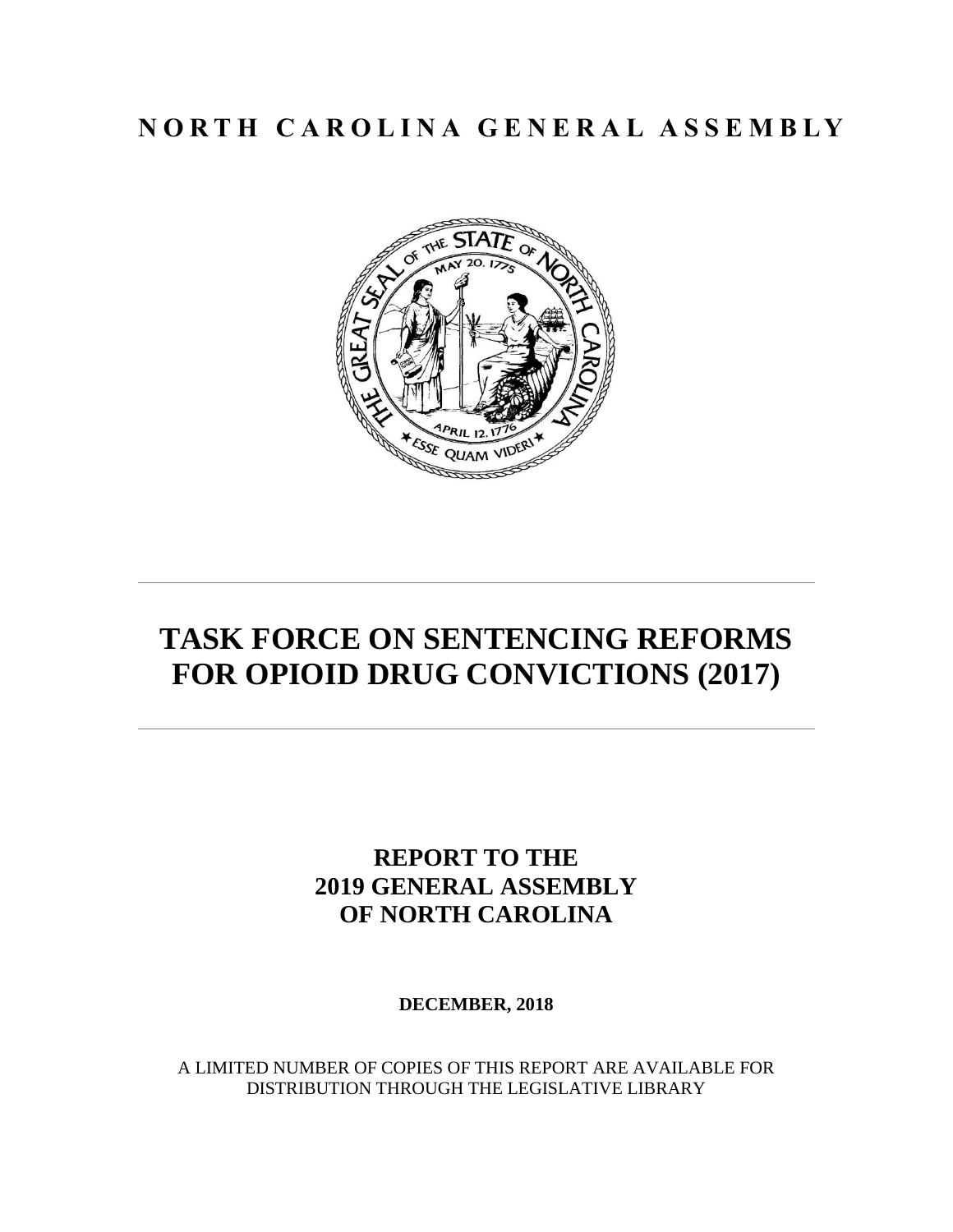#### ROOM 500 LEGISLATIVE OFFICE BUILDING RALEIGH, NORTH CAROLINA 27603-5925 TELEPHONE: (919) 733-9390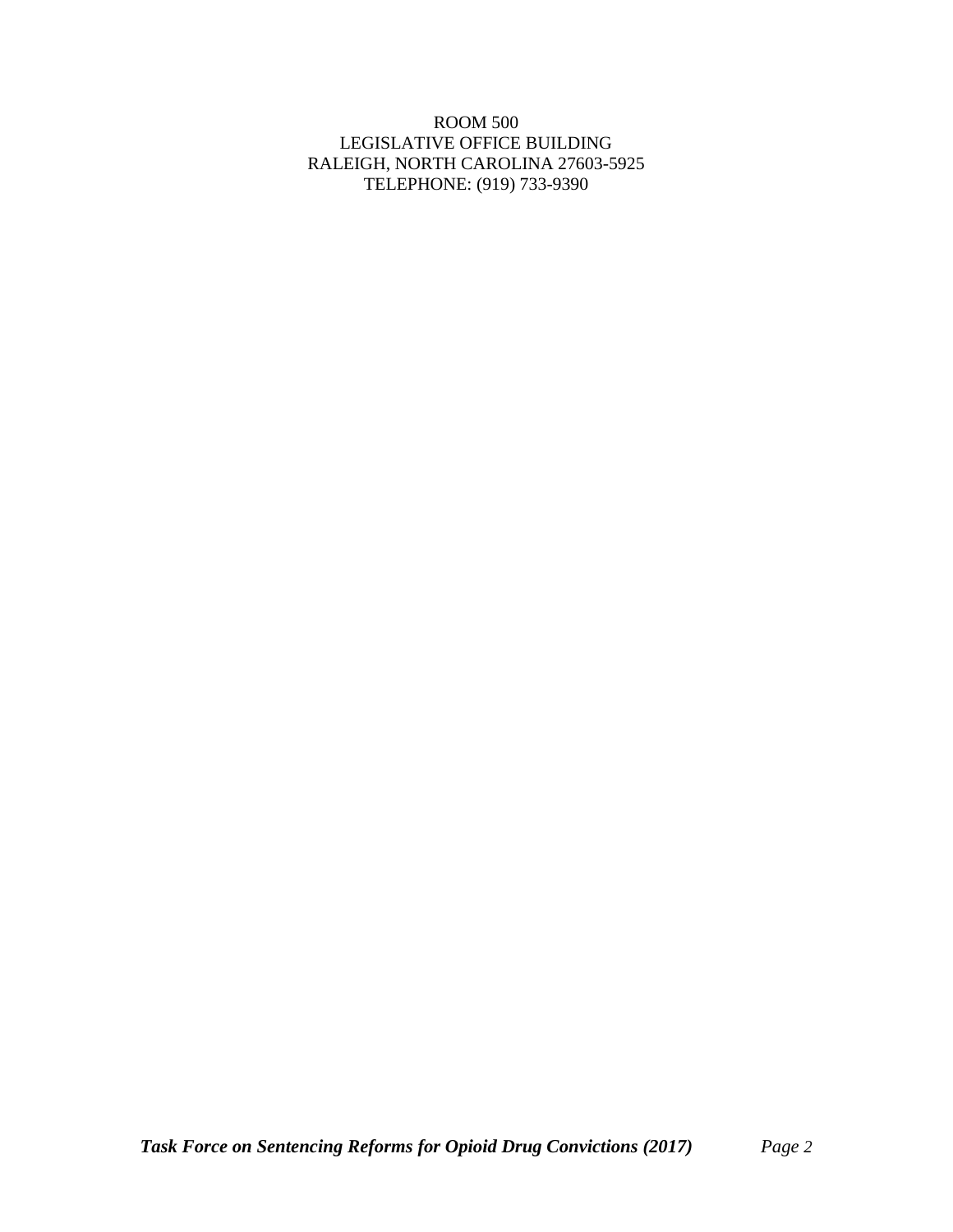# **TABLE OF CONTENTS**

<span id="page-2-0"></span>

| <b>APPENDICES</b><br><b>APPENDIX A</b><br>MEMBERSHIP OF THE TASK FORCE ON SENTENCING REFORMS FOR |  |
|--------------------------------------------------------------------------------------------------|--|
| <b>APPENDIX B</b>                                                                                |  |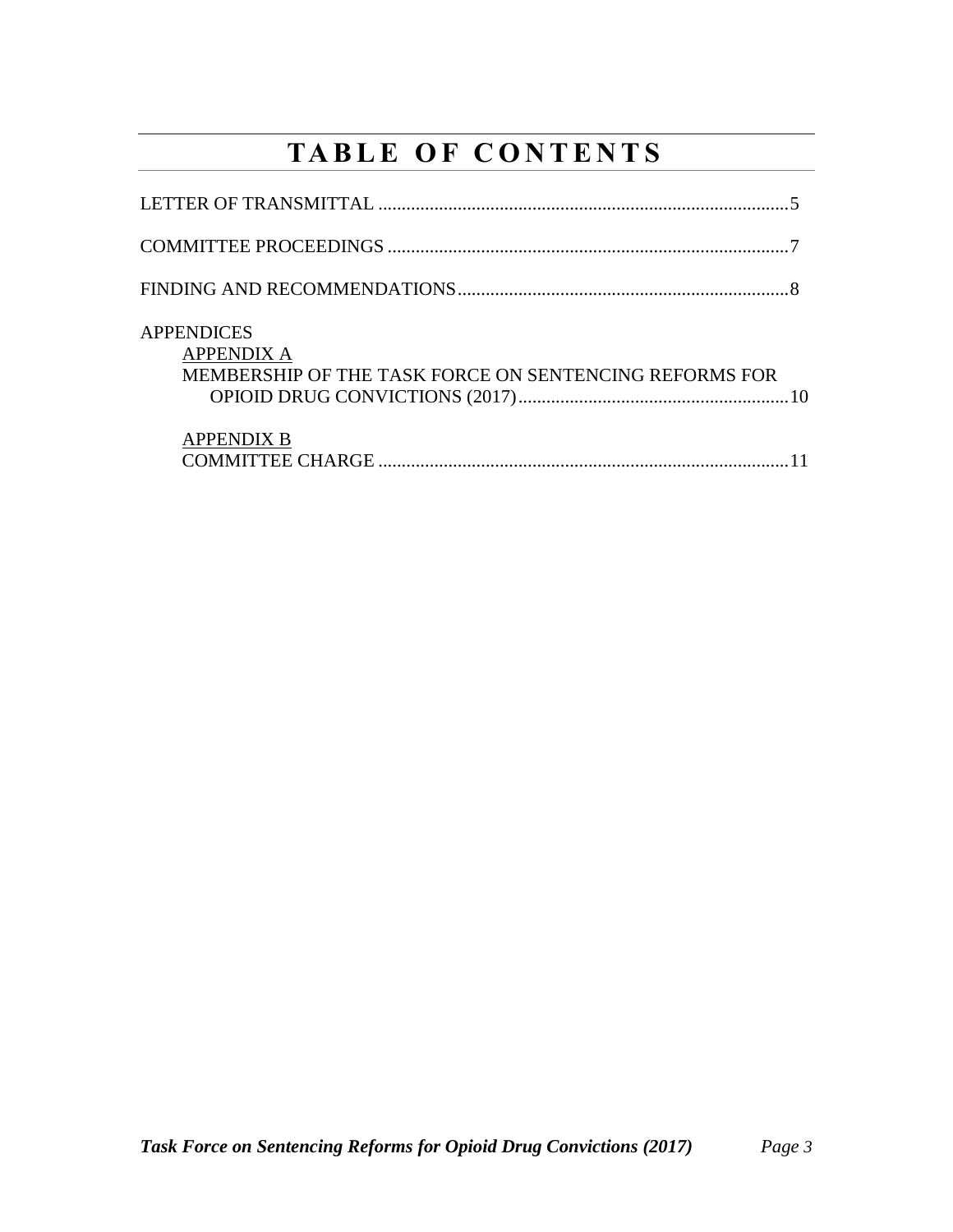This page intentionally left blank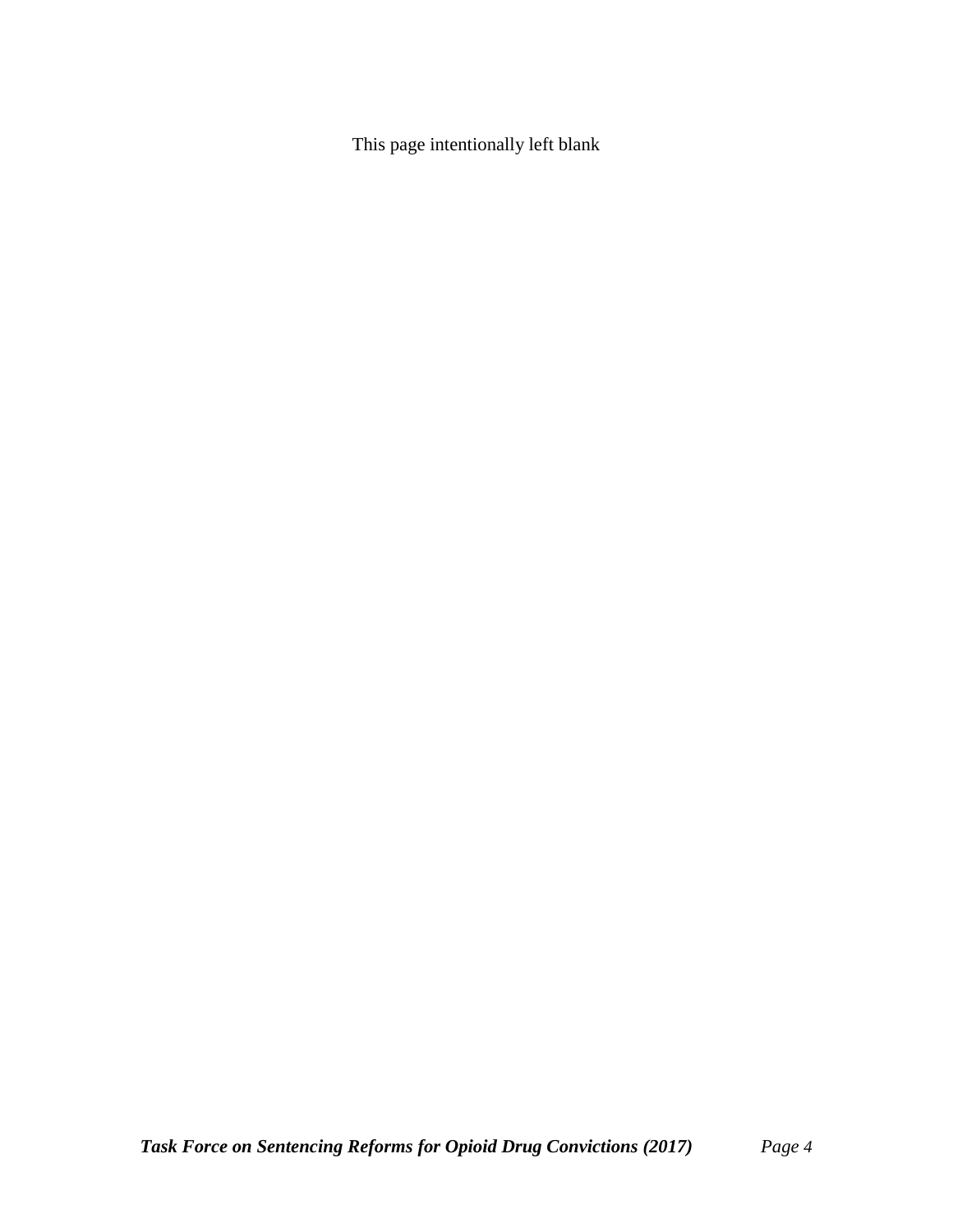# <span id="page-4-0"></span>**TRANSMITTAL LETTER**

**December** 4, 2018

# [\[Back to Top\]](#page-2-0)

# TO THE MEMBERS OF THE 2019 GENERAL ASSEMBLY

**The TASK FORCE ON SENTENCING REFORMS FOR OPIOID DRUG CONVICTIONS (2017), respectfully submits the following report to the 2019 General Assembly.**

**Sen. Jim Davis (Co-Chair) Rep. Gregory F. Murphy, MD (Co-Chair)**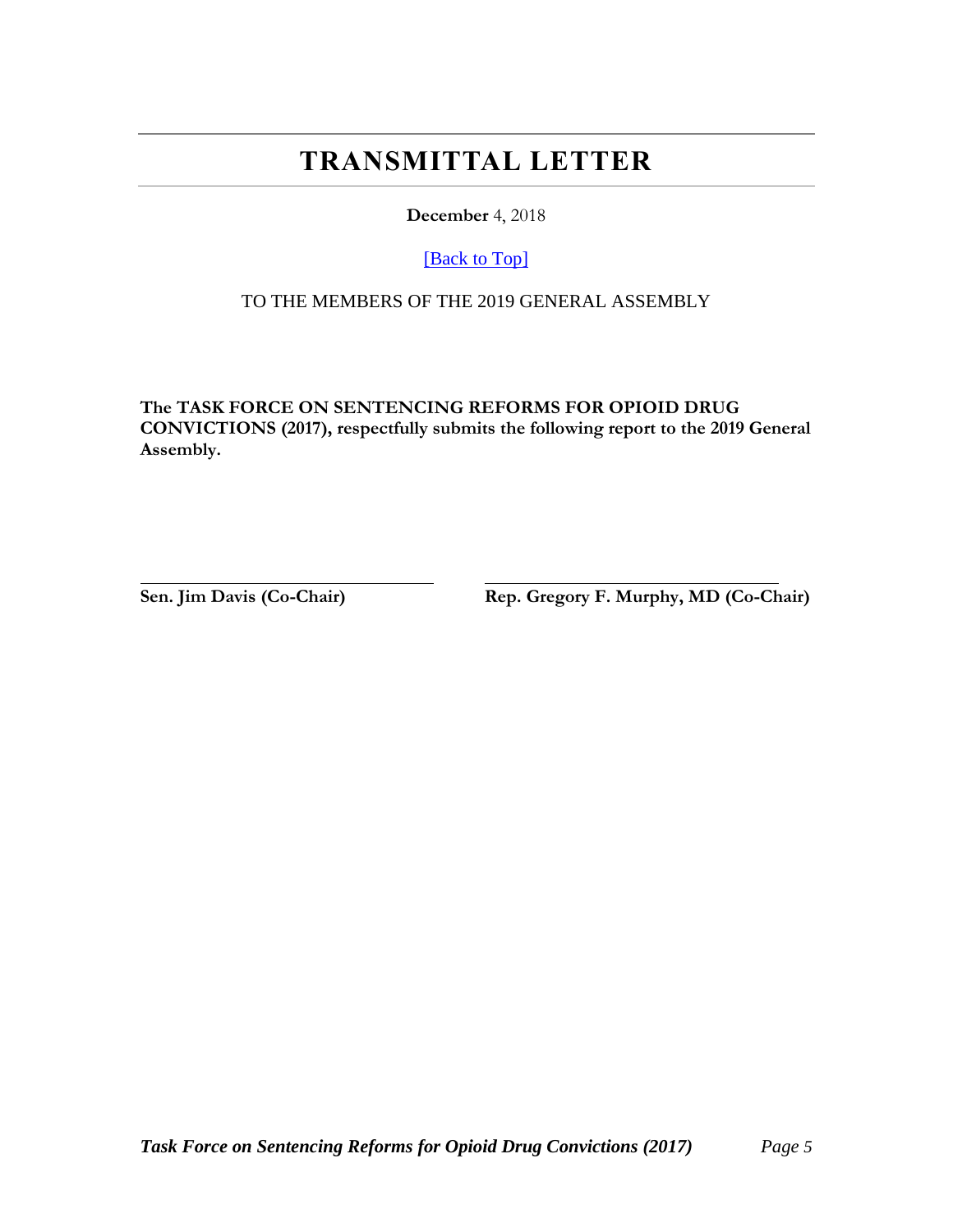This page intentionally left blank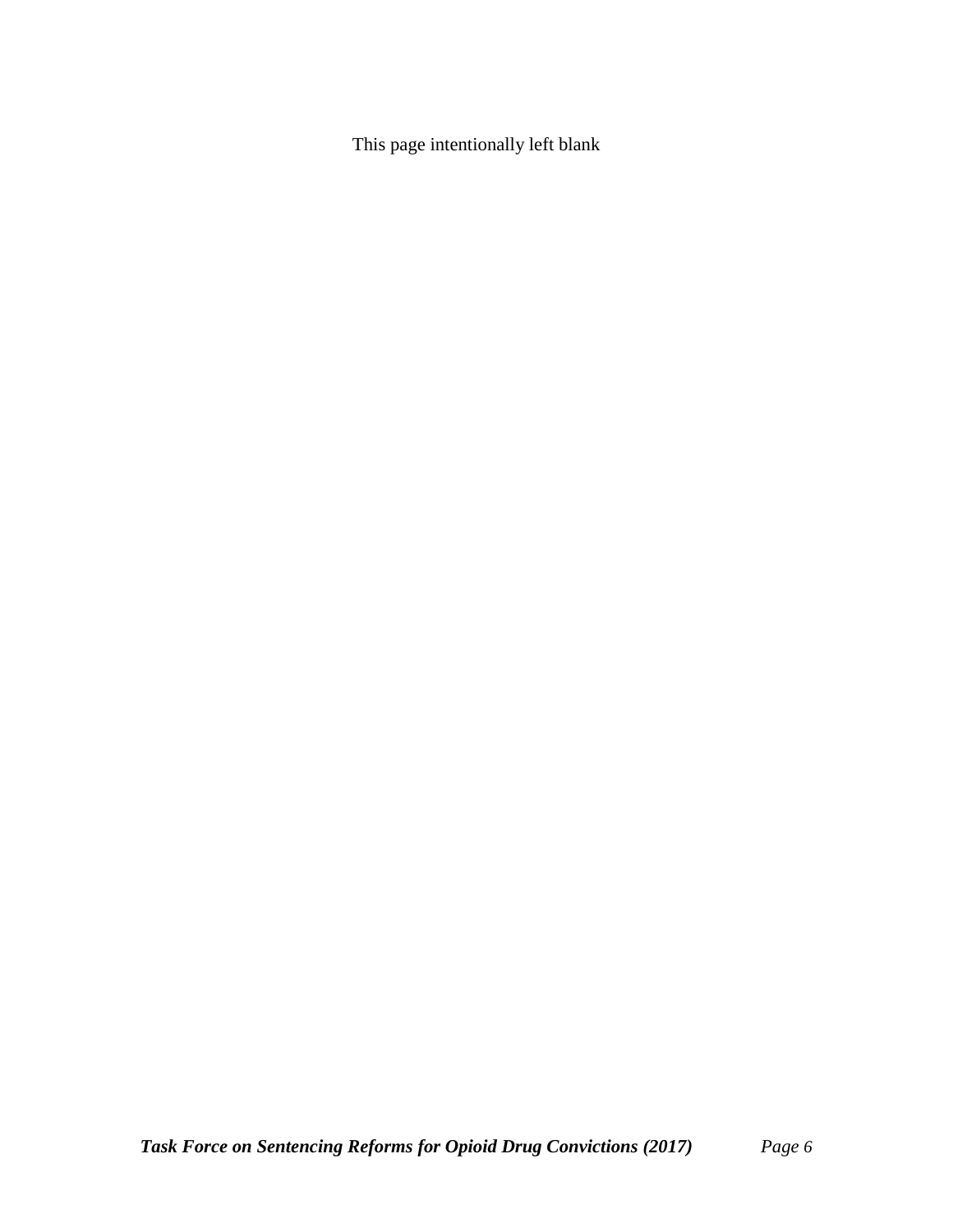# **COMMITTEE PROCEEDINGS**

## [\[Back to Top\]](#page-2-0)

<span id="page-6-0"></span>The Task Force on Sentencing Reforms for Opioid Drug Convictions ('Task Force") met 4 times following the end of the 2017 Regular Session. The following is a brief summary of the Committee's proceedings. Detailed minutes and information from each Committee meeting are available in the Legislative Library and on the Task Force's [website.](https://www.ncleg.net/gascripts/Committees/Committees.asp?sAction=ViewCommittee&sActionDetails=Non-Standing_6684)

The Task Force's first meeting was held on March 6, 2018. The Task Force heard presentations regarding current sentencing and treatment options for individuals addicted to opioids from representatives of the North Carolina Sentencing and Policy Advisory Commission, Department of Public Safety, Department of Health and Human Services, and Administrative Office of the Courts. The meeting concluded with discussion of the incarceration statistics presented, and the sequential intercept model of treatment as part of the criminal justice system.

The Task Force's second meeting was held on April 24, 2018. The Task Force heard a presentation on the approaches to the opioid crisis currently taken by other states and the federal government. The Task Force also heard comments from the public and discussed the members' perspectives on the issues.

The Task Force's third meeting was held on August 7, 2018. The Task Force heard presentations regarding opioids from distribution to prosecution by representatives of the North Carolina state Crime Laboratory, the State Bureau of Investigation, and the North Carolina Department of Justice. The Task Force also heard a presentation by Families against Mandatory Minimums, a national coalition that lobbies for more discretion in sentencing. The Task Force concluded with a presentation about long-term residential treatment for substance abusers by Triangle Residential Options for Substance Abuser, Inc.

<span id="page-6-1"></span>The Task Force's fourth meeting was held on December 4, 2018. The Task Force considered potential recommendations. After discussion of the recommendations, the Task Force adopted this report.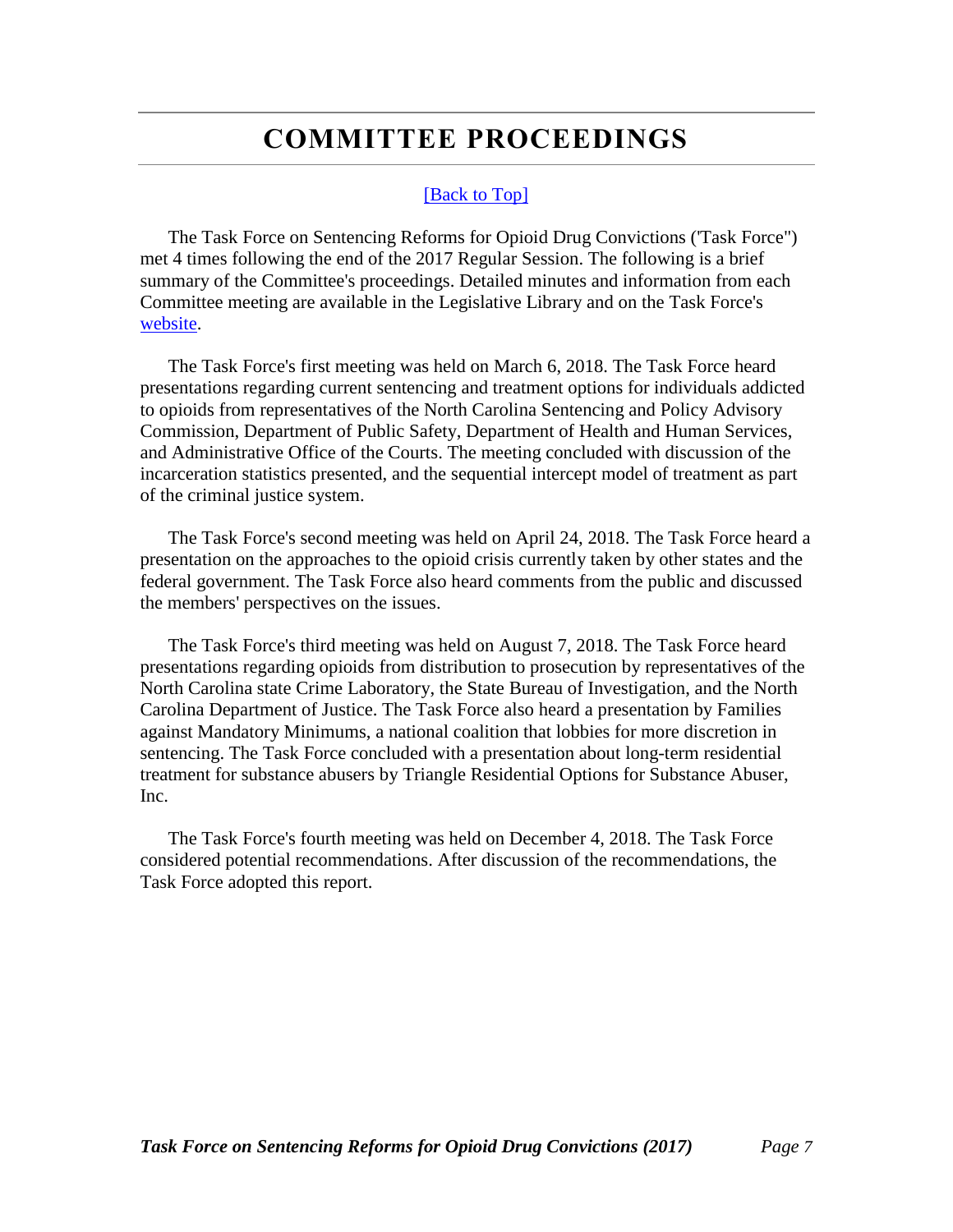# **FINDINGS AND RECOMMENDATIONS**

## [\[Back to Top\]](#page-2-0)

## **FINDING 1: JUDGES IN NORTH CAROLINA HAVE NO DISCRETION IN SENTENCING OFFENSES OF TRAFFICKING IN OPIUM OR HEROIN DUE TO STATUTORY MANDATORY MINIMUMS.**

The Task Force finds that the statutory mandatory minimum sentences for offenses of trafficking in opium and heroin do not allow a judge to apply discretion in the sentencing. In light of the role of opioid addiction, there may be cases where judicial discretion is appropriate when sentencing for offenses of trafficking in opium and heroin.

## **RECOMMENDATION 1: NORTH CAROLINA SHOULD ALLOW SOME JUDICIAL DISCRETION IN THE SENTENCING OF TRAFFICKING IN OPIUM AND HEROIN.**

The Task Force recommends the General Assembly enact legislation creating a method to allow a judge to modify the mandatory minimums for offenses of trafficking in opium or heroin when appropriate.

## **FINDING 2: MODIFICATION OF CURRENTLY IMPOSED SENTENCES FOR TRAFFICKING IN OPIUM AND HEROIN IS A COMPLEX ISSUE.**

The Task Force finds that there is no existing mechanism to review and resentence individuals currently incarcerated for any trafficking offense. The advisability and practicality of retroactively reducing sentences imposed for trafficking in heroin and opium offenses would need to be examined. The fairness and equity of expanding any proposed sentencing changes to include offenses of trafficking in controlled substances other than opium and heroin should be considered.

### **RECOMMENDATION 2: FURTHER STUDY IS NECESSARY TO EXAMINE THE ADVISABILITY OF REDUCING SENTENCES ALREADY IMPOSED FOR TRAFFICKING CONVICTIONS.**

The Task Force recommends the General Assembly enact legislation allowing for continued study of (i) the advisability of reducing sentences already imposed under for trafficking convictions, (ii) the process that would be required to screen inmates for eligibility for resentencing, and (iii) the potential fiscal impact of early release for inmates convicted of trafficking offenses.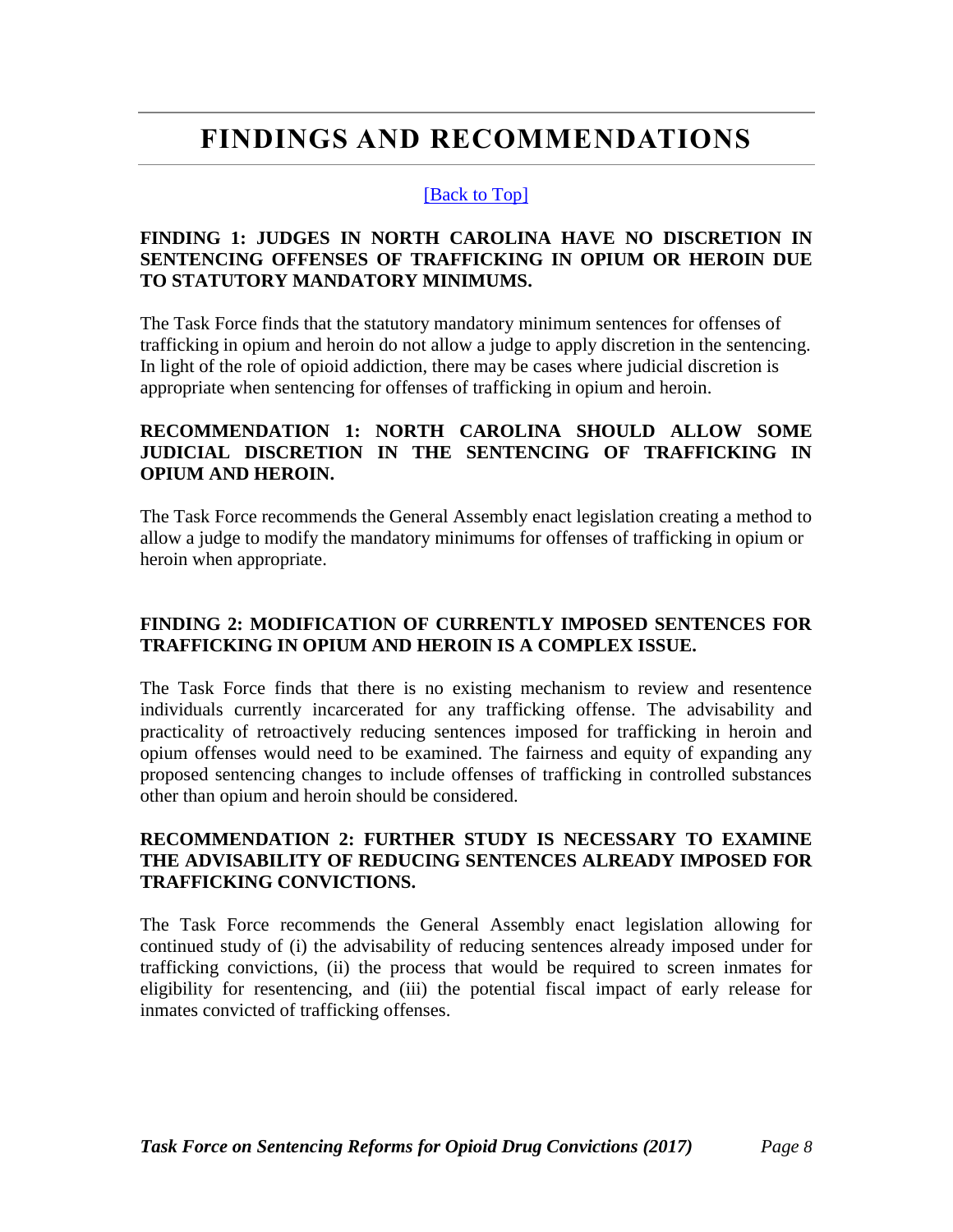## **FINDING 3: INTERVENTION AT CRITICAL STAGES OF THE CRIMINAL JUSTICE PROCESS CAN MAKE A DIFFERENCE WITH OPIOID USERS.**

The Task Force finds that the traditional criminal justice model is not equipped to curb the overwhelming opioid epidemic. Intervention at critical stages of the criminal justice process however can make a difference with opioid users. Opioid users facing criminal charges may benefit from the diversion programs, treatment options, and accountability provided in a drug court setting.

# **RECOMMENDATION 3: NORTH CAROLINA SHOULD EXPAND DRUG COURTS.**

The Task Force recommends the General Assembly enact legislation providing more funding to be made available for drug courts.

# **FINDING 4: SUBSTANCE ABUSE RECOVERY PROGRAMS LIKE TROSA CAN LOWER RECIDIVISM BY SUBSTANCE ABUSERS.**

The Task Force finds that Triangle Residential Options for Substance Abuser, Inc. (TROSA) is a licensed long-term residential recovery program that provides an alternative to incarceration for individuals who choose to participate. TROSA provides these services at no cost to the individual. TROSA's two-year program has shown a high degree of success in helping graduates to achieve and maintain sobriety.

## **RECOMMENDATION 4: NORTH CAROLINA SHOULD SUPPORT TROSA'S MISSION.**

The Task Force recommends the General Assembly enact legislation providing funding to be made available for TROSA's program and expansion.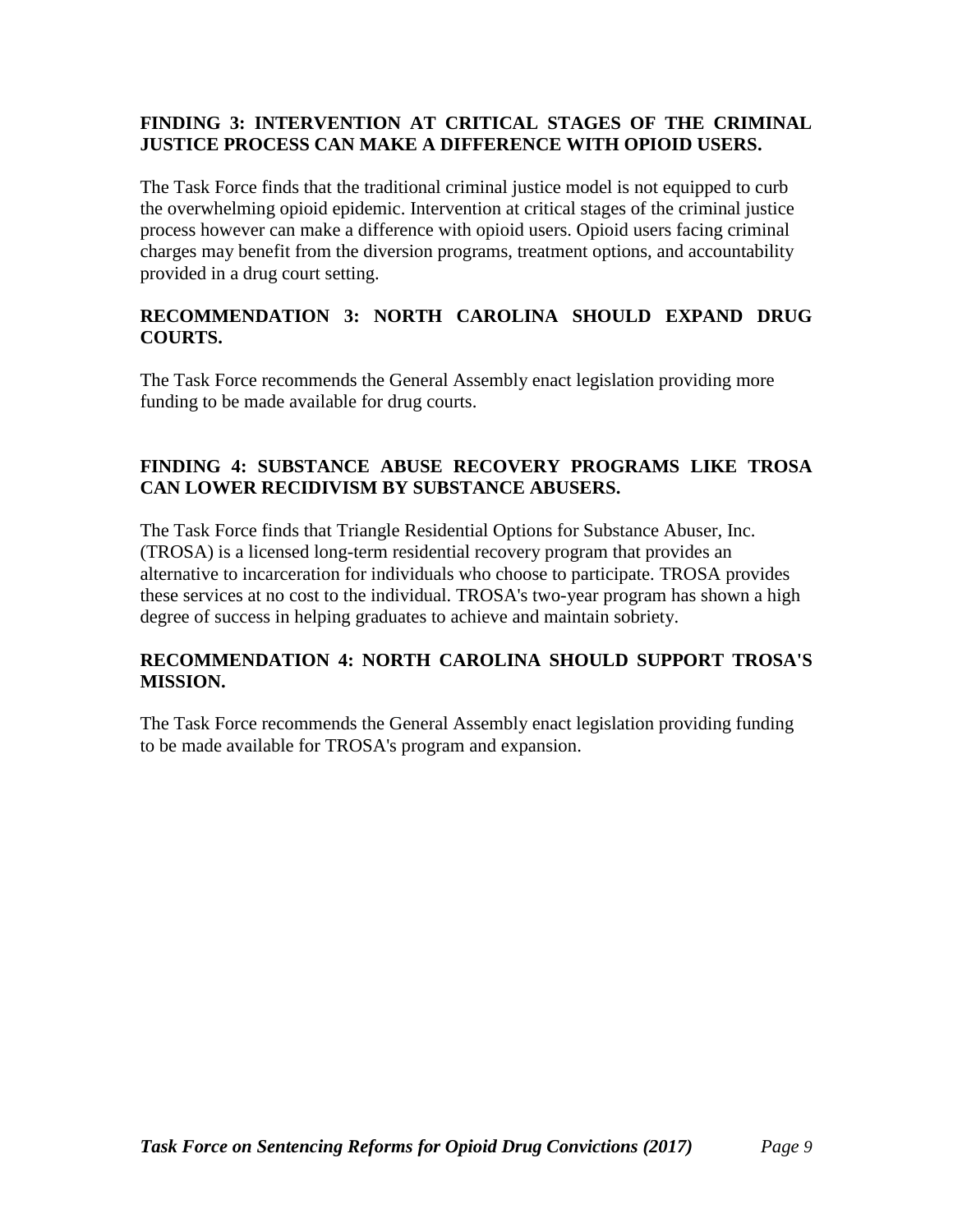# <span id="page-9-0"></span>**COMMITTEE MEMBERSHIP**

### [\[Back to Top\]](#page-2-0)

# 2015-2016

#### **President Pro Tempore of the Senate Appointments:**

Sen. Jim Davis (Co-Chair)

Sen. Louis Pate Rep. Josh Dobson Chief William H. Hollingsed (Public Member) Mr. Brandon E. Gosey (Public Member) Mrs. Julie H. Huneycutt (Public Member) Hon. Jefferson G. Griffin (Public Member) Hon. Daniel A. Kuehnert (Public Member) Ms. Jennifer Harjo (Public Member) Mr. Ernie Lee (Public Member) Hon. Maureen Krueger (Public Member) Ms. Jessica Locklear (Public Member) Hon. W. Todd Pomeroy (Public Member) Hon. Steven H. Messick (Public Member) Mr. J. Beacham Wray (Public Member)

### **Speaker of the House of Representatives Appointments:**

Rep. Gregory F. Murphy, MD (Co-Chair)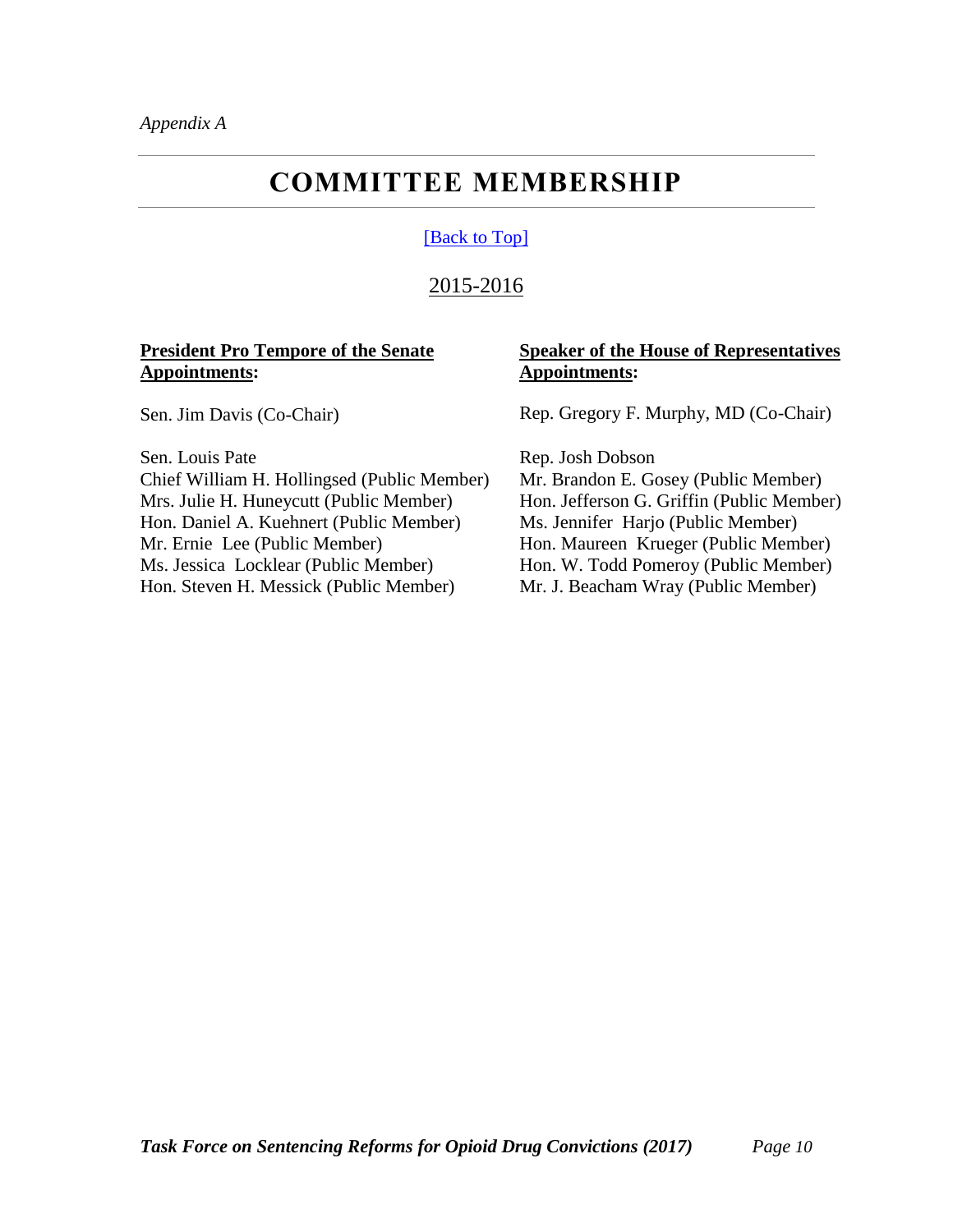# **COMMITTEE CHARGE**

#### [\[Back to Top\]](#page-2-0)

#### <span id="page-10-0"></span>**GENERAL ASSEMBLY OF NORTH CAROLINA SESSION 2017**

#### **SESSION LAW 2017-115 HOUSE BILL 464**

#### AN ACT REVISING THE SCHEDULE OF CONTROLLED SUBSTANCES TO ADD SYNTHETIC FENTANYLS, DESIGNER HALLUCINOGENICS, SYNTHETIC CANNABINOIDS, SYSTEM DEPRESSANTS, AND OTHER SUBSTANCES AND MAKING CONFORMING CHANGES; AND CREATING THE TASK FORCE ON SENTENCING REFORMS FOR OPIOID DRUG CONVICTIONS.

The General Assembly of North Carolina enacts:

…

**SECTION 1.** This act shall be known and may be cited as the "Synthetic" Opioid and Other Dangerous Drug Control Act."

**SECTION 10.(a)** Creation. – There is established the Task Force on Sentencing Reforms for Opioid Drug Convictions. The Task Force shall have 22 members. The Attorney General, Secretary of Health and Human Services, Secretary of Public Safety, Chief Deputy Secretary of Adult Correction and Juvenile Justice, Director of the Administrative Office of the Courts, and Executive Director of the North Carolina Sentencing and Advisory Commission or their designees shall be ex officio members of the Task Force and shall serve with the same rights and privileges, including voting rights, as other members. Appointments to the Task Force shall be made as follows:

- (1) The Speaker of the House of Representatives shall appoint the following members:
	- a. Two members of the House of Representatives.
	- b. A sitting or former superior court judge of the General Court of Justice.
	- c. A sitting or former district court judge of the General Court of Justice.
	- d. A person who is a substance abuse treatment and recovery professional.
	- e. A representative from the North Carolina Conference of District Attorneys.
	- f. A person who is a criminal defense attorney.
	- g. One member at large.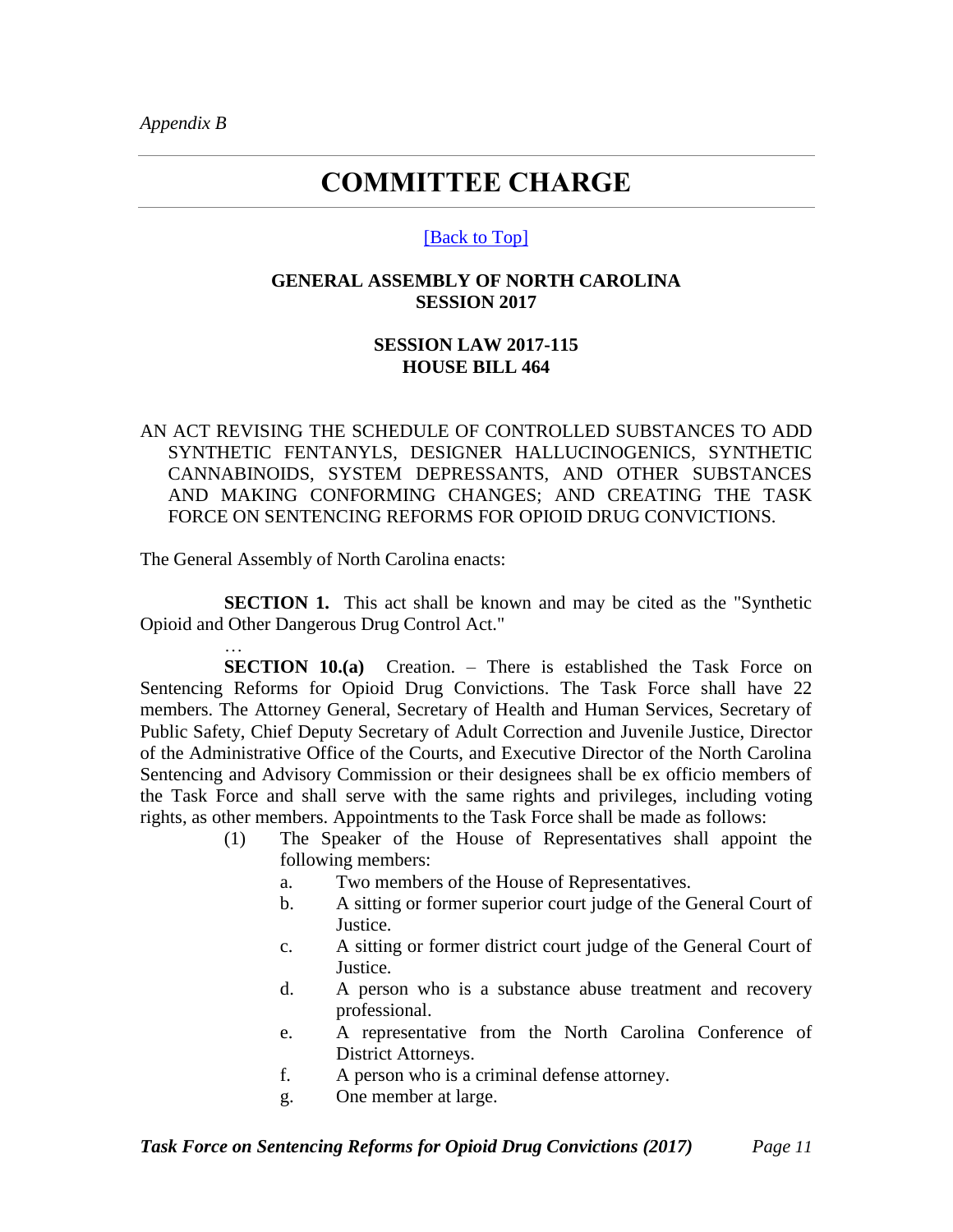- (2) The President Pro Tempore of the Senate shall appoint the following members:
	- a. Two members of the Senate.
	- b. A sitting or former superior court judge of the General Court of Justice.
	- c. A sitting or former district court judge of the General Court of Justice.
	- d. A person who is a substance abuse and recovery professional.
	- e. A representative from the North Carolina of District Attorneys.
	- f. A person who is a criminal defense attorney.
	- g. One member at large.

**SECTION 10.(b)** Study. – The purpose of the Task Force shall be to study and review cases of inmates who are incarcerated solely for convictions of opioid drug offenses that require active sentences under structured sentencing; to consider how to identify inmates who would be able to successfully reintegrate into society; and to develop and consider options for modifying existing statutes. Specifically, the Task Force shall do all of the following:

- (1) Study the advisability of reducing sentences imposed under structured sentencing for opioid drug convictions based on the case facts and records of incarcerated inmates.
- (2) Study the potential cost-savings and fiscal impact of an early release process for inmates convicted of opioid drug offenses.
- (3) Identify and consider sentencing options that will help restore the ability of judges to use judgment, logic, and facts when imposing a sentence for a conviction of an opioid drug offense.
- (4) Consider whether the mandatory sentences imposed under structured sentencing for convictions of opioid drug offenses serve as a deterrent.
- (5) Consider options such as reclassifying opioid drug offenses, allowing courts to divert convicted offenders into treatment programs in lieu of imposing a sentence of active time in prison, increasing weight thresholds for trafficking in opioids or changing how quantities are measured, aligning minimum mandatory sentence lengths with those for most other drug offenses.
- (6) Consider establishing a "pardon and parole board" that may recommend pardons and paroles for inmates convicted of opioid drug offenses.
- (7) Consider any other options the Task Force deems relevant to this study.

**SECTION 10.(c)** Cochairs; Quorum; Vacancies. – The Speaker of the House of Representatives shall designate one representative to serve as cochair, and the President Pro Tempore of the Senate shall designate one senator to serve as cochair. A majority of the Task Force shall constitute a quorum for the transaction of its business. A vacancy on the Task Force shall be filled by the original appointing authority using the criteria set out in this act for the original appointment.